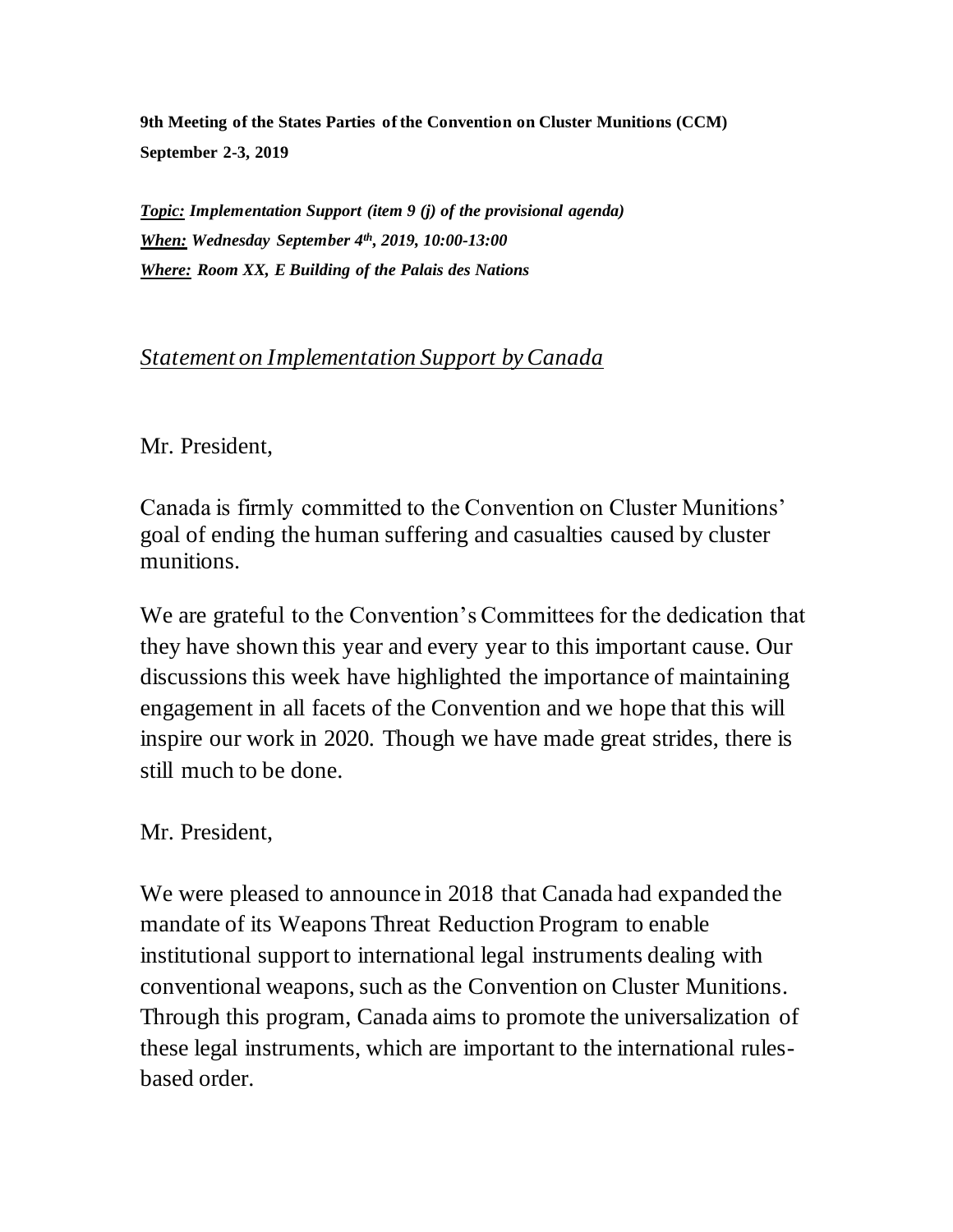In this context, Canada is happy to share that we are in the middle of a three-year-\$3 million commitment wherein Canadian contributions are being used to support the implementation and the universalization of the Convention on Cluster Munitions, as well as the Ottawa **Convention** 

This three-year long commitment, which was announced in 2018, includes:

- o \$171,000 to the Implementation Support Unit of the Convention on Cluster Munitions;
- o \$200,000 to the Implementation Support Unit of the Anti-Personnel Mine Ban Convention;
- o \$1.4 million to the Geneva International Centre for Humanitarian Demining to support the ongoing development of the International Mine Action Standards, National Mine Action Strategies and the Information Management System for Mine Action.
- o And, \$880,000 to the Gender and Mine Action Program for research and capacity development on gender and diversity across a broad range of mine action stakeholders.

The support provided through our Weapons Threat Reduction Program reflects Canada's deep commitment to strengthening a rules-based international order.

## Mr. President,

In the decade since the Convention on Cluster Munitions was first signed in December 2008, our collective efforts have had undoubted success towards ending the human suffering and casualties caused by cluster munitions. Nevertheless, let us not underestimate the work that remains to be done.